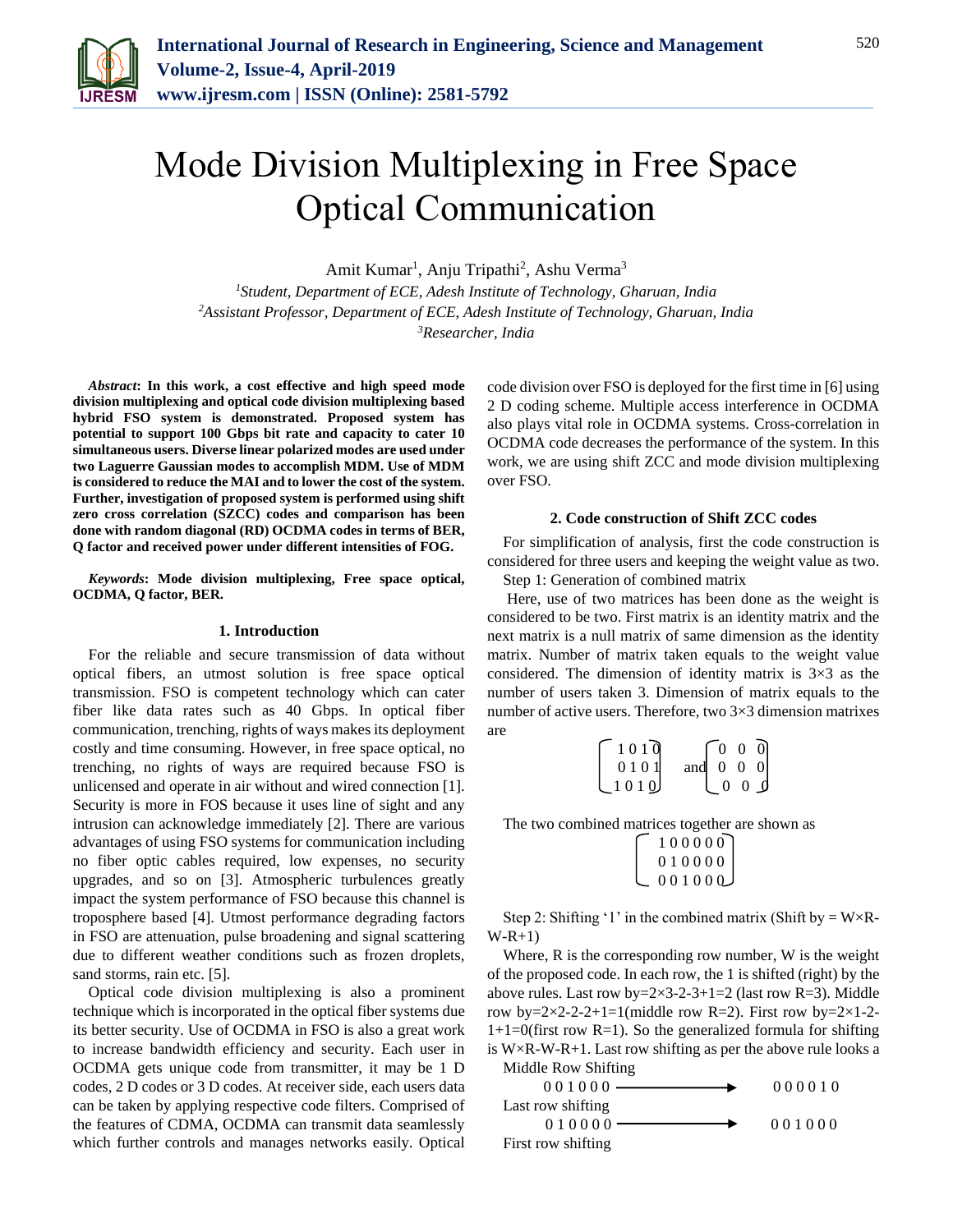

| 100000-               |                                                                                                          | 100000 |
|-----------------------|----------------------------------------------------------------------------------------------------------|--------|
| Final Matrix Given as |                                                                                                          |        |
|                       |                                                                                                          |        |
|                       | $\left[\begin{array}{cc} 1 & 0 & 0 & 0 & 0 \\ 0 & 0 & 1 & 0 & 0 \\ 0 & 0 & 0 & 0 & 0 \end{array}\right]$ |        |
|                       | 000010                                                                                                   |        |

Step 3: Replacing

Next, replace W-1 right zeros by 1 right to the existing pulse or '1'. Replacing the single right '0'right to the existing pulse by 1 in every row (because W-1=2-1=1). Last row replacing  $0.000110$ 

| 000010               |                                                                            | 000011 |
|----------------------|----------------------------------------------------------------------------|--------|
| Middle Row replacing |                                                                            |        |
| 001000               |                                                                            | 001100 |
| First row replacing  |                                                                            |        |
| 100000               |                                                                            | 110000 |
|                      | The final SHIFTZCC code matrix is obtained as                              |        |
|                      |                                                                            |        |
|                      | $\begin{bmatrix} 1 & 1 & 0 & 0 & 0 \\ 0 & 0 & 1 & 1 & 0 & 0 \end{bmatrix}$ |        |
|                      | 000011                                                                     |        |

In this work, this process is followed for  $k=5$ ,  $w=3$  and final matrix obtained is

| 111000000000000                                             |     |
|-------------------------------------------------------------|-----|
| 0001110000000000                                            |     |
| $0\; 0\; 0\; 0\; 0\; 0\; 1\; 1\; 1\; 0\; 0\; 0\; 0\; 0\; 0$ | (1) |
| $0 0 0 0 0 0 0 0 0 1 1 1 0 0 0$                             |     |
| 000000000000111                                             |     |

#### **3. System Setup**

Figure 1 depicts the proposed system setup block diagram of ten user 100 Gbps optical code division and mode division multiplexed hybrid free space optical system. Mode division multiplexing is the most attractive technique in this work to reduce the cost of multi-wavelength architectures such as wavelength division multiplexing. In wavelength division multiplexing, N numbers of coherent intensity sources are required to generate N frequencies, which ultimately beef up the total expenditure of the system. MDM is an alternative to WDM because it can also support data rates similar to aforementioned technique and transmit data streams in parallel tributaries. Incorporation of MDM with OCDMA can support double the users with half lasers and therefore makes system cost efficient. Proposed system consists of laser source array with 15 different wavelengths and operated on power level of 10 dBm. Channel spacing among different wavelengths is fixed to 0.8 nm and laser linewidth is 10 MHz. For each user in the system, pseudo random bit sequence generator is used for the binary data stream generation and followed by pulse shaping module such as non-return to zero modulation format. NRZ is simply a no/off keying and this signal fed to intensity modulator (Mach Zehnder modulator). MZM has two input port, one for electrical pulse input and other is for optical intensity signal. Laser signals with different wavelengths are combined using power combines and choice of wavelengths is purely depends

on the OCDMA code generation matrix. Here, use of shift zero cross correlation code has been done and code is designed for 5 users with weight 3. Wavelengths of the combiner selected according to this code as shown in equation (1). For the realization of different users, wavelengths are given below according to the codes

First user-1550, 1550.8, 1551.6 Second user-1552.4, 1553.2, 1554 Third user-1554.8, 1555.6, 1556.4 Fourth user-1557.2, 1558, 1558.8 Fifth user-1559.6, 1560.4, 1561.2

It is noteworthy that SZCC codes are constructed for 5 users and total 10 users are served by saving the cost of five users with the proposed system. Combined wavelengths of each user, followed by a mode generator and modulated with NRZ generator. Mode generator is incorporated after power combiner to provide different intensity profiles. Ten users are divided into two parts, wavelengths of the constructed code for five users remains same in both parts, however, only different is of mode profiles. All 10 linearly polarized modes fall under two Laguerre Gaussian modes such as LG01 and LG02. LP modes used for LG01 are LP11, LP12, LP13, LP14 and LP15. For next 5 users, LP modes of LG02 are LP21, LP22, LP23, LP24 and LP25. All the modulated signals from first 5 users and next five users are then combined and fed to free space optical channel. FSO channel is operated in conventional band with transmitter antenna size 5 cm and receiver antenna size 20 cm. Beam divergence of 0.1 mrad is taken to investigate the system.



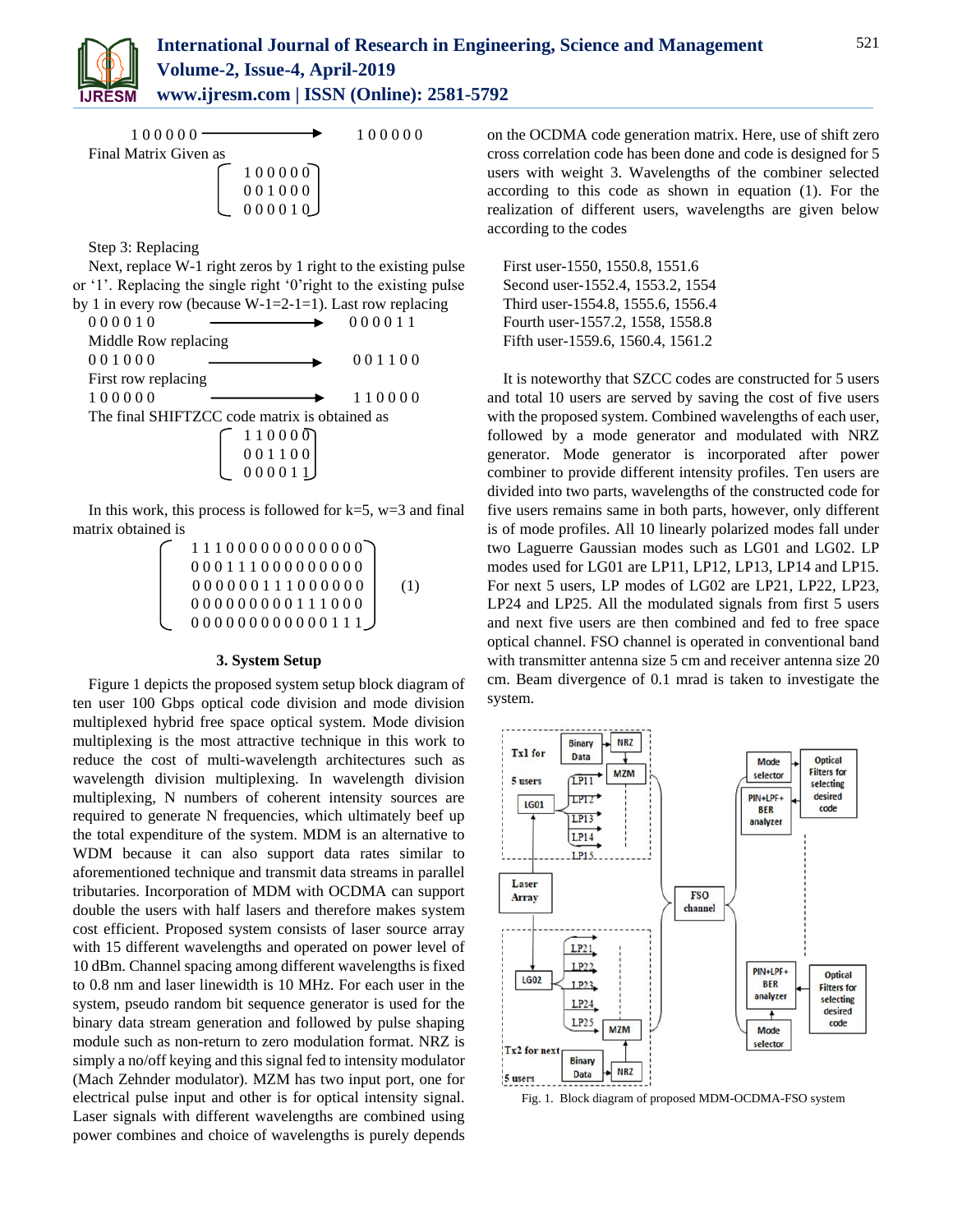

## *A. Analysis of atmospheric turbulences*

Atmospheric turbulence or weather instabilities are the prominent performance degrading factor in free space optic communication. Investigation of proposed system is also performed under different versions of FOG. Attenuations are in the context of turbulences given in Table 1. After FSO channel, a power splitter is placed to divide two signals. One is for first 5 users and other one is for next five users. Mode selectors are placed in front of all the divided signals in order to select the specific LP mode according to the transmitter. Mode selectors are followed by filters to select specific wavelengths as SZCC codes for each user. Photo-detector is used to convert electrical to optical signal and after that signal fed to low pass filter and BER analyzer.

| Table 1                                 |                            |  |
|-----------------------------------------|----------------------------|--|
| Atmospheric turbulences and attenuation |                            |  |
| <b>Atmospheric Turbulences</b>          | <b>Attenuation (dB/Km)</b> |  |
| Clear weather                           | 0.14                       |  |
| Light Fog                               |                            |  |
| Medium Fog                              | 12                         |  |

## **4. Results and discussion**

Heavy Fog 16

Investigation of proposed system of optical code division multiplexing and mode division multiplexing is done over free space optical system. Moreover, different weather conditions are studied and their effects on the proposed system are carried out. Optical spectrum of the carrier signal is depiction of centre frequency of carrier signal and power of the signal. Figure 2 (a) represents the optical spectrum analyzer's output for the carriers of five users with respect to their power and centre frequencies. Next five users are also depicted in Figure 2 (b). It is evident that wavelengths of the first five users and last five users are same.

Ten users are divided into two parts, wavelengths of the constructed code for five users remains same in both parts, however, only different is of mode profiles. All 10 linearly polarized modes fall under two Laguerre Gaussian modes such as LG01 and LG02. LP modes used for LG01 are LP11, LP12, LP13, LP14 and LP15 are shown in Figure 3 (a), (b), (c), (d) and (e) respectively. It is perceived that each LP mode is assigned to each wavelength differently. Azimuthal number of the LP modes is kept fixed and radial number is varied from 1 to 5. As radial number increases, more circles are surrounded azimuthal peaks. The Multimode Generator attaches mode profiles to the input signal X and Y polarizations. A Laguerre-Gaussian profile is attached to each polarization. Additionally, single-mode inputs can be converted to a multimode signal scaled by a user-defined power distribution.



Fig. 2. Optical spectrum of (a) fist five users (b) next five users (c) multiplexed signal of ten users

Ten users are divided into two parts, wavelengths of the constructed code for five users remains same in both parts, however, only different is of mode profiles. All 10 linearly polarized modes fall under two Laguerre Gaussian modes such as LG01 and LG02. LP modes used for LG01 are LP11, LP12, LP13, LP14 and LP15 are shown in Figure 3 (a), (b), (c), (d) and (e) respectively. It is perceived that each LP mode is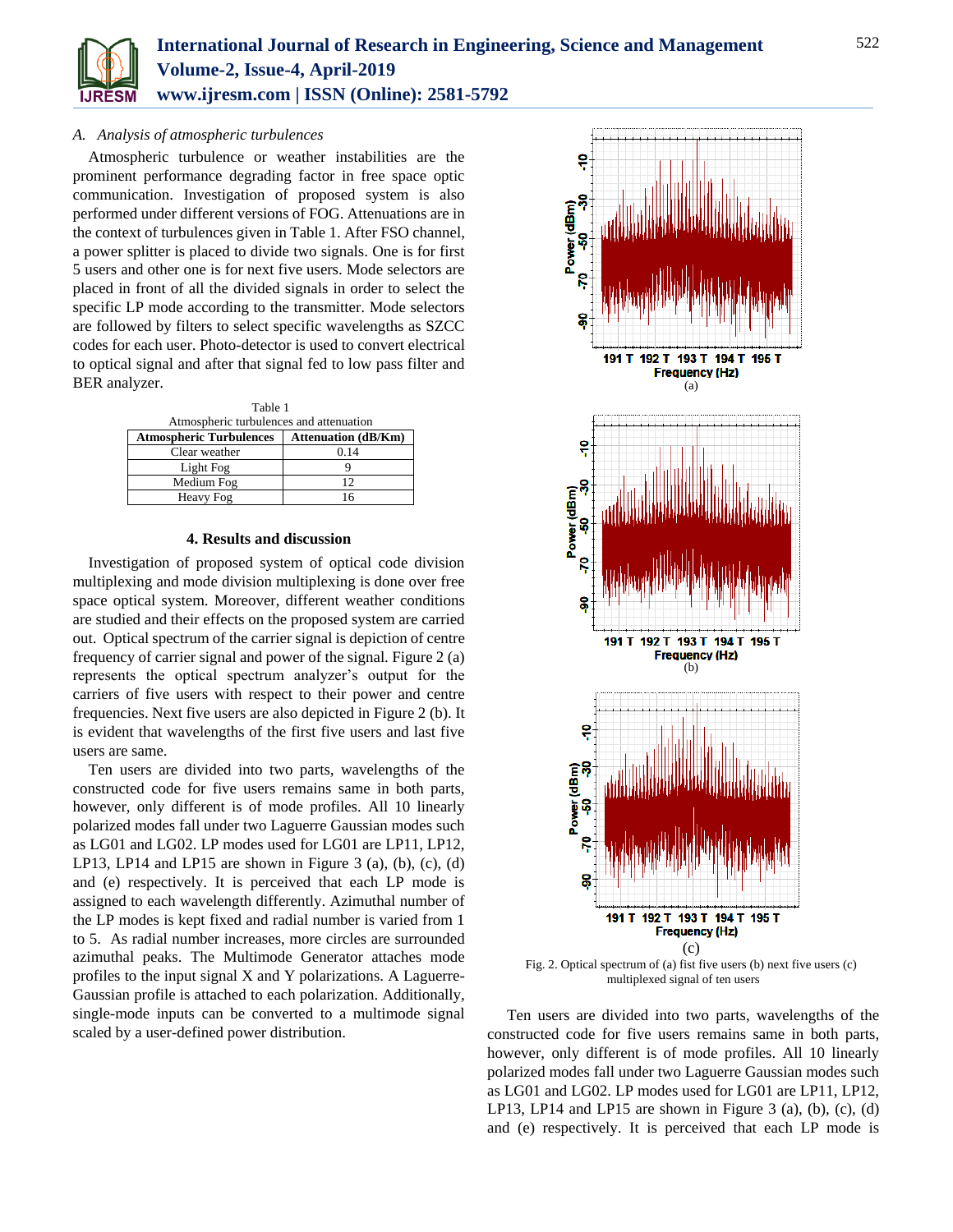

# **International Journal of Research in Engineering, Science and Management Volume-2, Issue-4, April-2019 www.ijresm.com | ISSN (Online): 2581-5792**

assigned to each wavelength differently. Azimuthal number of the LP modes is kept fixed and radial number is varied from 1 to 5. As radial number increases, more circles are surrounded azimuthal peaks. The Multimode Generator attaches mode profiles to the input signal X and Y polarizations. A Laguerre-Gaussian profile is attached to each polarization. Additionally, single-mode inputs can be converted to a multimode signal scaled by a user-defined power distribution.









Fig. 4. Mode profiles of LP modes of (a) LP21 (b) LP22 (c) LP23 (d) LP24 (e) LP25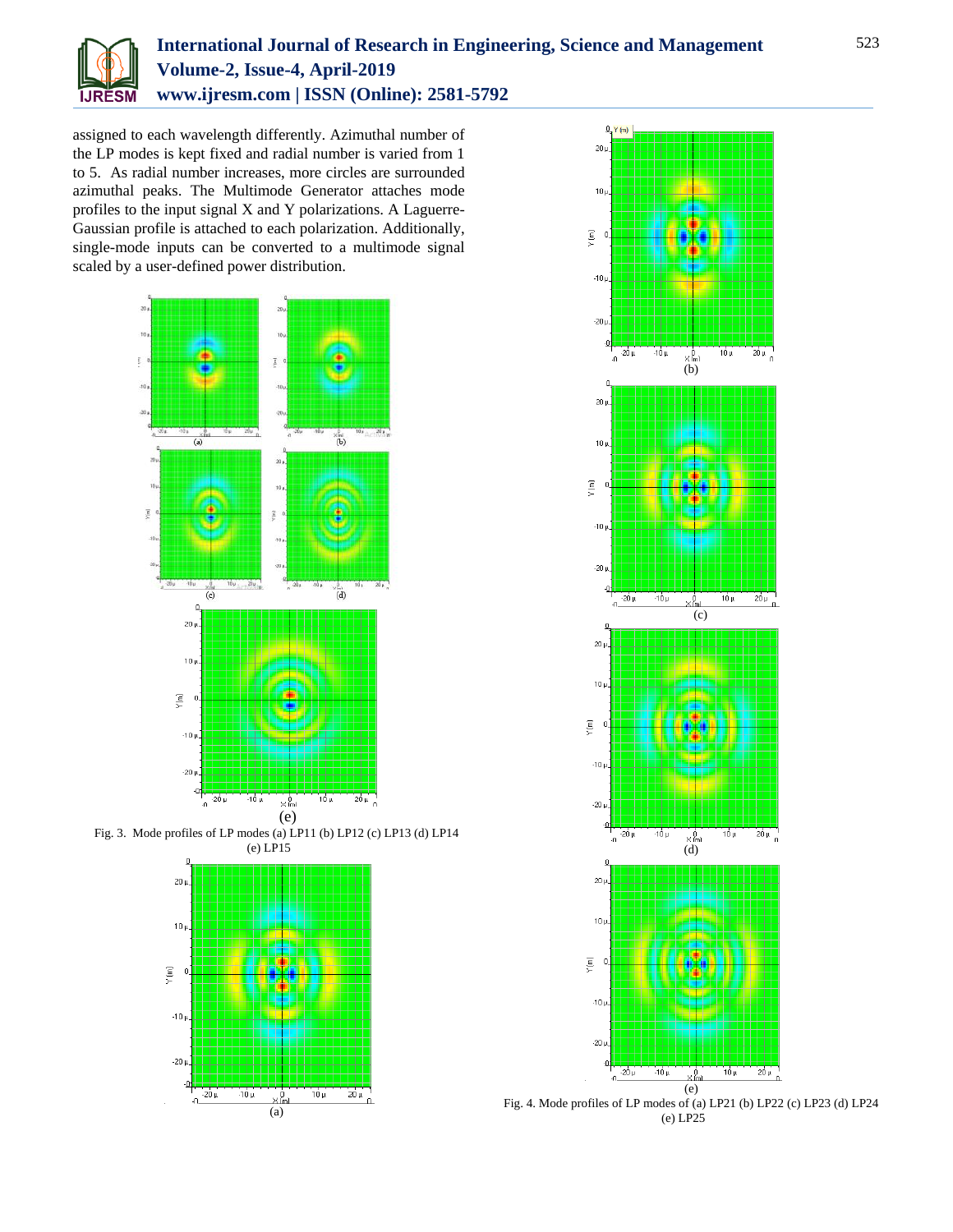

The Fig. 4 illustrates the linearly polarized modes for next 5 users, LP modes of LG02 are LP21, LP22, LP23, LP24 and LP25 as depicted in Figure. Azimuthal number is two and four azimuthal peaks are there. Radial numbers are varied from 1-5. Figure 5 (a) illustrates performance of OCDMA-MDM based ten users system that are transmitted over free space optical link and distance is varied from 2 km to 12 km with the difference of 2 km. Investigation of the proposed system has been done at different distances in terms of Q factor for 1st channel (user) and 10th channel (user). It is perceived that highest Q factor is obtained at 2 km and Q factor tends to decrease with increase in transmission distance. Performance of 1 user is better as compared to 10th user and this is due to difference in LP mode profiles. Linearly polarized mode LP11 has less mode coupling and LP15 has more, due to this LP11 performs better. Figure 5 (b) depicts the system performance at diverse distances of free space optical channel in terms of log BER. It is noteworthy that there are more and more errors in the systems, as distance prolongs. Minimum log BER is attained at 2 km and least log BER is obtained at 12 km. Comparison of first user and 10th user is carried out and it is perceived that first user is better than tenth user. System works successfully for distance of 12 km within acceptable range of BER as given by international telecommunication union i.e. 10-9 .



The Fig. 5 (a) shows that highest Q factor is 58.25 of first channel and 7.22 at 12 km. At same distances, the Q factor is 47.86 and 6.42 respectively. Received power of the 1st and last channel of the proposed OCDMA-MDM-FSO system using shift ZCC codes is shown in Figure 6. Input power form laser source is varied for all the users. Input power levels altered from -10 dBm to 15 dBm with difference of 5 dBm. It is observed that more power coupling to the FSO, provide beset results and in Figure 6, received power is studied with the variation of input power. Result reveals that maximum power received in case of 1st user due to LP mode 11.



Fig. 6. Input powers versus (a) Received Power (b) Log BER of proposed system



Figure 6 (b) represents the Log BER versus different input powers. It is evident that with the increase in input power coupling, Log BER of the system decreases. First users surpass the performance of tenth user due to least errors and least power coupling to LP11 linearly polarized mode. Further, diverse atmospheric conditions are investigated in the proposed system such as clear weather, light Fog or thin Fog, medium Fog and heavy Fog. Attenuation of clear weather is 0.1 dB/km, light Fog is 9 dB/km, medium Fog is 12 dB/km and heavy Fog is 16 dB/km. Distance of the system is varied from 500 m to 3000 m and bit error rate is analyzed to check the performance of proposed system in the diverse atmospheric conditions. Results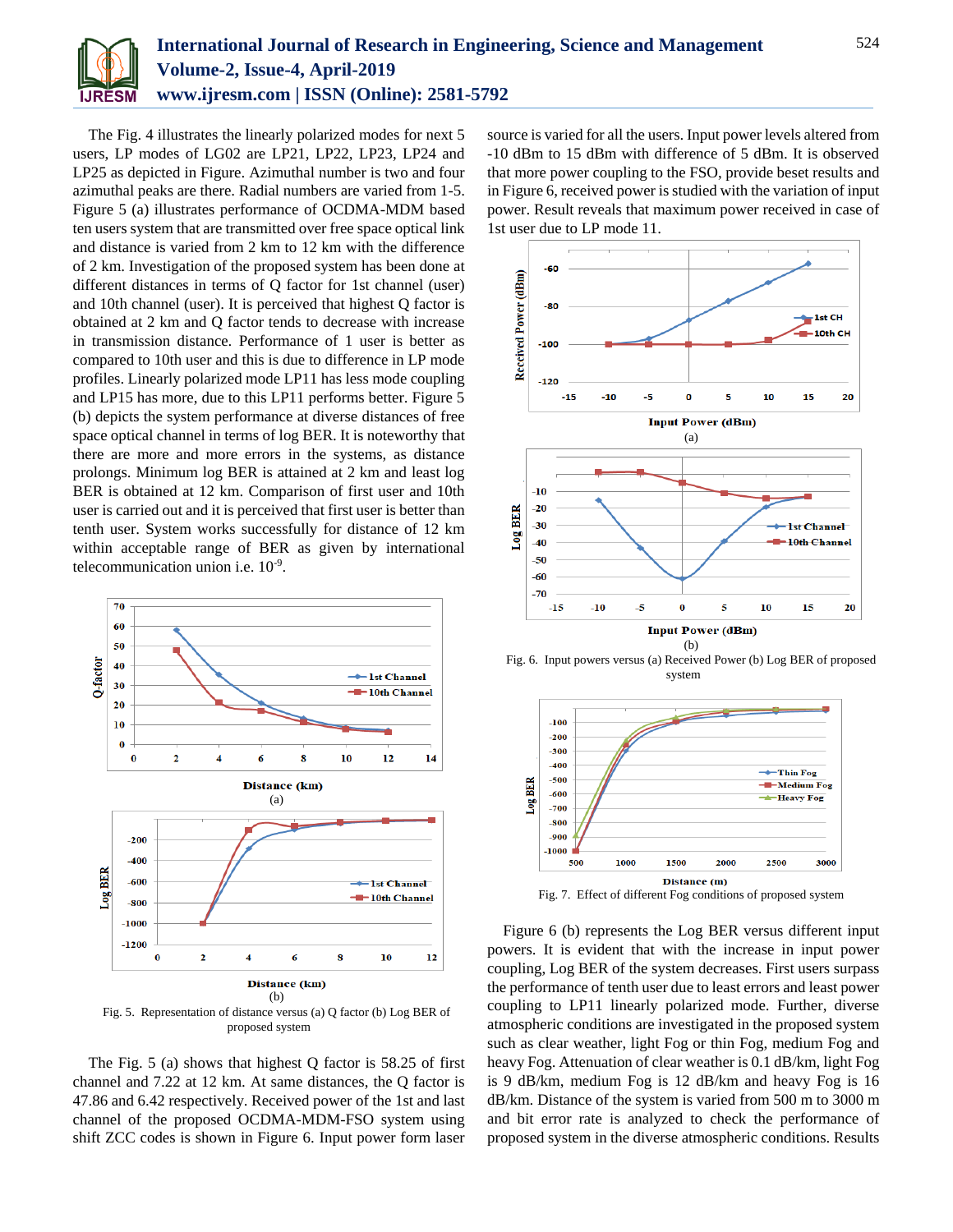

# **International Journal of Research in Engineering, Science and Management Volume-2, Issue-4, April-2019 www.ijresm.com | ISSN (Online): 2581-5792**

revealed that as Fog becomes intense i.e. light fog to heavy fog, log BER increases. Performance of the system under light fog is best and in case of heavy Fog is worst as given in 7. Moreover, maximum link length coverage of the system is calculated from the BER under different Fog conditions and it is evident that system under light Fog can cover distance of 3300 km within acceptable limit of BER. Also, reach of the system is calculated as 2600 km and 2100 km in case of medium fog and heavy fog respectively.

The Fig. 8 depicts the eye diagram of the proposed system at 2 km and 12 km link distance. It is perceived that wide eye opening is attained at 2 km due to less losses and eye closer is more increase of 12 km eye diagram.



Fig. 8. Eye diagrams of proposed system at (a) 2 km (b) 12 km FSO link length